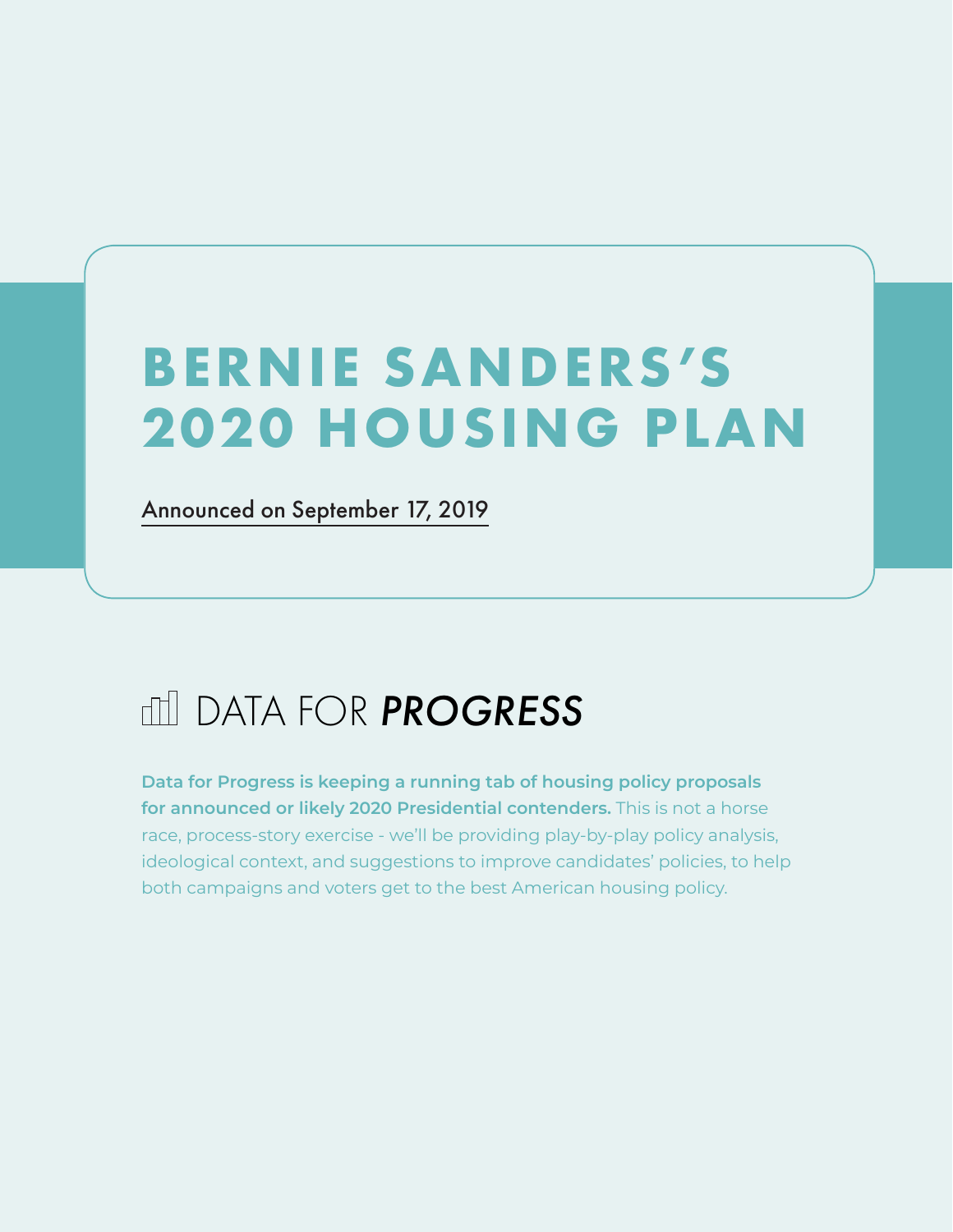#### **OVERVIEW**

As of writing, Sanders's housing plan is the most expansive and ambitious proposal of the 2020 primary, pledging over \$2 trillion to build new social housing and fully fund Section 8 housing vouchers, massively expanding investments in new and existing public housing, using all available federal levers to end exclusionary zoning, instituting nationwide rent control and tenant protections, tackling homelessness with proven strategies, offering reparations to victims of predatory capitalism, and connecting housing investments to decarbonization and the Green New Deal.

#### **Key Points:**

- **► Commits nearly \$2 trillion in building new social housing,** to construct 7.4 million new homes for extremely low-income Americans and 2 million additional mixed-income homes to ensure economic integration of social housing, plus further investments in housing in rural America and on Native American reservations.
- **► Invests heavily in public housing,**  with a large infusion of resources to restore existing publicly owned homes, repealing the Faircloth Amendment that bans new public housing, and boosting energy efficiency and internet access for public housing.
- **► Transforms the waiting-list-plagued Section 8 rent assistance program into an entitlement** for the millions of eligible families and ensures that landlords cannot discriminate against the families who depend upon the program.
- **► Institutes nationwide standard protections for renters, including** a cap on rent increases, a ban on

no-cause evictions, and guaranteed counsel in eviction court.

- **► Enlists a host of tools to combat residential segregation, gentrification, and sprawl** by advancing equitable zoning and transit-oriented development, and discouraging practices that accelerate displacement.
- **► Works to end homelessness** by prioritizing housing-first strategies to move homeless families into permanent shelter and providing the wraparound services many need to ensure the success of that transition.
- **► Creates a new National Fair Housing Agency** and implements other reforms to ensure fair enforcement of key regulations protecting renters and other housing-insecure people from discrimination or unfair eviction.
- **► Supports first-time homeownership and alternative homeownership models,** by directing new resources to first-time homebuyer programs, community land trusts, and other shared equity models allowing for split ownership between groups of people, or between owners and the public.
- **► Attacks predatory capitalism in the housing sector** by pushing Wall Street out of the mortgage consolidation business; increasing transparency, oversight, and regulation of large landlords; abolishing deceptive practices, and offering reparations to victims of the subprime mortgage crisis.
- **► Focuses a portion of the Green New Deal on decarbonizing housing**  through retrofits, electrification, and weatherization.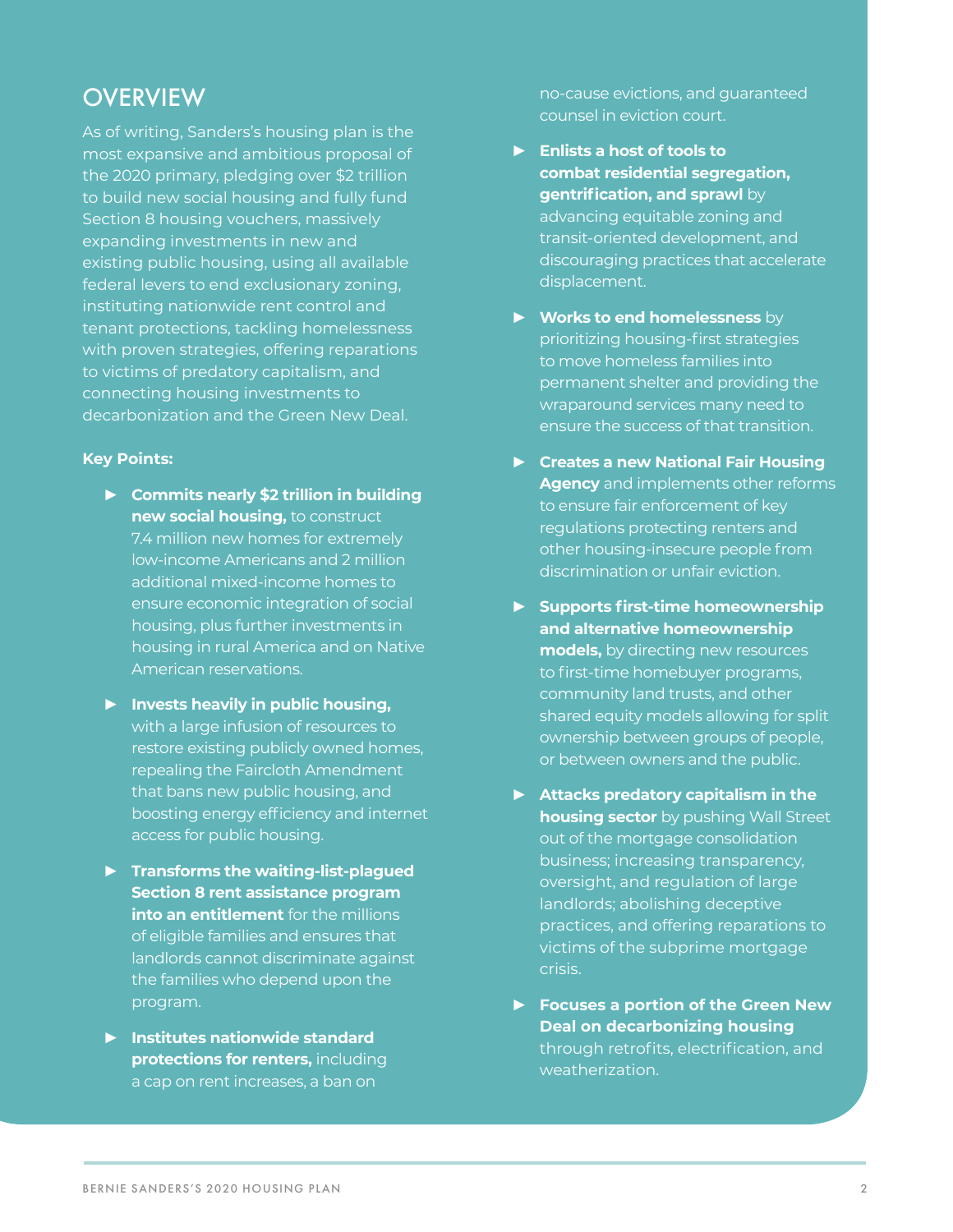## WHAT IT REVEALS ABOUT SANDERS:

With this plan, Bernie Sanders continues his role as the pace-setter for progressive policy in the 2020 Democratic primary. The proposal commits by far the most financial resources toward affordable housing programs – at least four times what his competitors have put forward. This reflects Sanders's enduring nonchalance about the price tag of his proposals; indeed he appears to wear the cost of his proposals as a badge of honor and a sign of his unique candor about the problems we face as a nation. Rather than devote any energy toward avoiding sticker shock, Sanders's plan indicates a grasp of the magnitude of the housing crisis.

While much of the plan reflects his approach to housing in Burlington and Vermont, the plan also powerfully embraces emerging new left urbanism – focusing on equitable zoning, density, transit-oriented development alongside major expansions of social housing and robust, universal protections for renters.

This plan embodies Sanders's distrust of market forces and preference for public sector solutions to public problems but also reveals his willingness to enlist restructured and strictly regulated markets to ensure that Americans who find homes through the private sector are protected from the predatory and exclusionary forces that have defined the housing system for generations.

### WHAT'S GOOD:

**► Adopts the sweeping "yes, and" approach the housing crisis demands.**  Sanders offers the boldest, largest housing proposal of any 2020 candidate, both in terms of new federal money committed and in terms of strategies

employed to tackle the crisis. Sanders addresses the housing shortage with public, nonprofit, and private housing solutions; he attacks landlord greed through a host of strict regulations; he boosts alternatives to traditional homeownership; and he addresses how housing policy drives the climate crisis in terms of both transportation and energy.

- **Builds enough homes to meet the need.** Unlike other proposals, the Sanders plan calls for enough new social housing to address the 7.4 million deeply affordable home shortage identified by the National Low Income Housing Coalition. Sanders is also candid about how much this will cost – \$1.48 trillion over ten years.
- **Prioritizes economically integrated social housing**. Sanders looks to avoid the mistakes of economically segregated 20th century public housing by building an additional 2 million mixed-income homes to share space with the 7.4 million homes for extremely low-income families. Given politicians' greater responsiveness to middle-class families than poor families, this should make it more likely that the housing receives ongoing maintenance, along with ancillary benefits like enhanced integration of neighborhood public schools. (That said, Sanders does not specifically propose a plan for ongoing maintenance.)
- **Offers a best-in-class proposal on dismantling exclusionary zoning**  and ending sprawl. Sanders correctly identifies the racist and classist history and impacts of exclusionary zoning, and enlists the most powerful tools currently in the federal toolbox to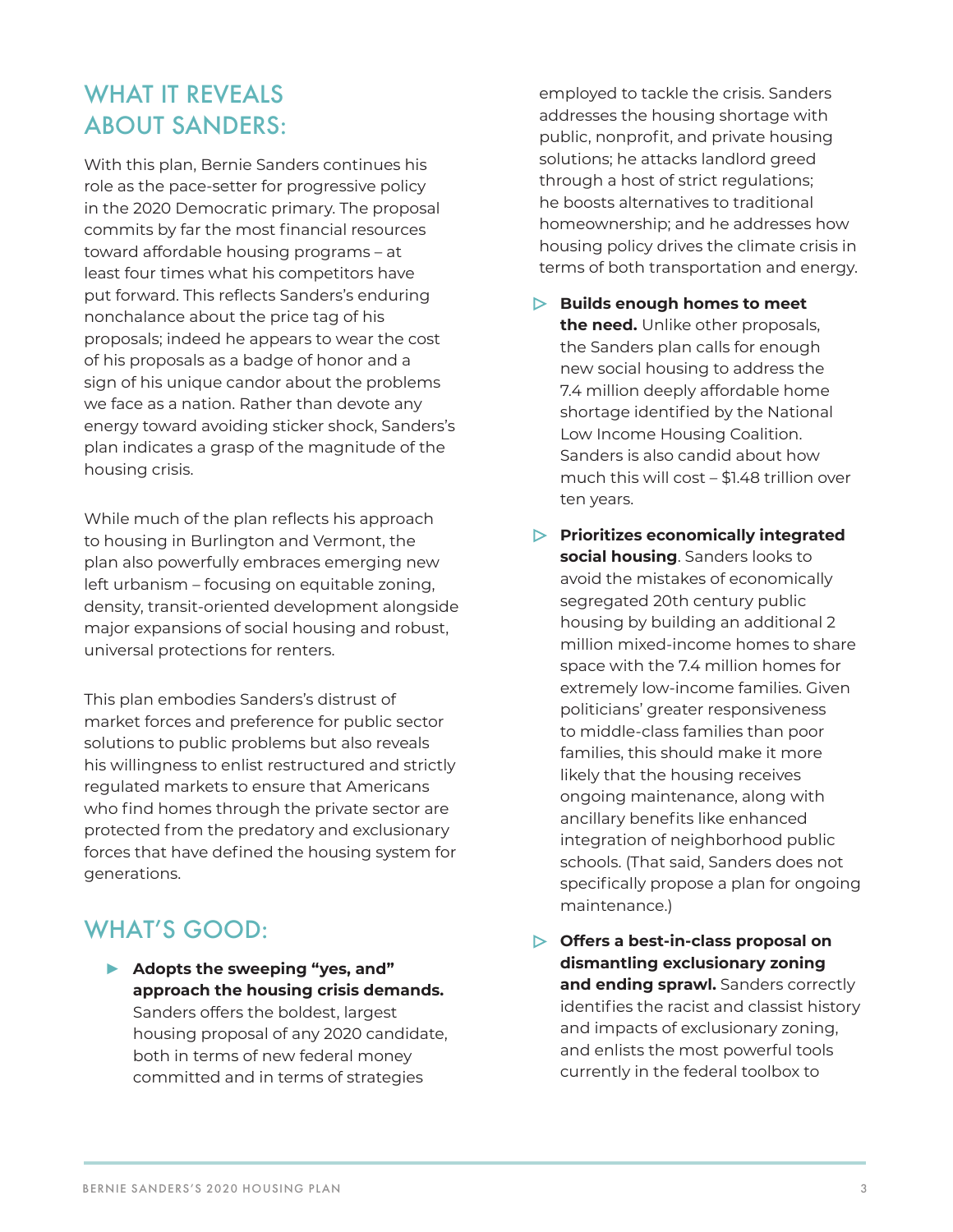unmake it across the country. Critically, his plan predicates transportation (along with other federal) funding on localities adopting fair and inclusive zoning and offers incentives to states to preempt local exclusionary zoning. The plan further connects federal funding to zoning and development standards that encourage transit connectivity and discourage sprawl. Beyond being smart federal policy, Sanders's approach to these measures sends a powerful message that defending exclusionary zoning at the local level in the name of socialism is hokum.

**Prioritizes security for tenants.** Of all the 2020 presidential proposals, the Sanders plan dedicates the most attention toward providing stability and peace of mind to renters. His nationwide cap on annual rent increases (the higher of 3% or 1.5 times inflation) will gain the most attention and is the easiest to understand but his plan includes other critical protections for tenants. By banning no-cause evictions and providing resources to guarantee a right to counsel in eviction courts, Sanders looks to provide tenants with the security they have lacked for generations.

**Moves toward universalist entitlements and ensures all tenants are treated equally.** By turning Section 8 into a fully-funded entitlement, Sanders ensures that all renters receive access to affordable housing regardless of their income, in both the near-term (through housing vouchers) and long term (through his investments in social housing). The Sanders plan further focuses on ending discrimination in housing, by ensuring Section 8 recipients and LGBTQ\* Americans receive the protections of the Fair Housing Act.

- **Enlists evidence-based approaches to address homelessness.** By pursuing housing-first & wraparound services for individuals and families experiencing homelessness, Sanders embraces the tested strategies that have proven most effective to getting people off the street and into stable, supportive housing. This ensures that the people most endangered by the housing crisis receive the attention and care they need.
- **Attempts to loosen the stranglehold that traditional homeownership has on US housing politics.** Sanders pays some attention to supporting individual homeownership but the vast majority of his energy around homeownership goes to alternative ownership models like Community Land Trusts, where a public or nonprofit entity owns the land while the tenant owns the physical building. This keeps housing costs down over the long term and ensures that the public reaps the benefits of local public investment, rather than incumbent private property owners. Community land trusts have not scaled in United States and are highly resourceintensive, but a national commitment to them and other shared equity models could make them a more significant component of our housing policy.
- **Takes on predatory capitalism in housing & offers reparations for its victims.** Sanders takes a customarily broad view of the hazards laid and harm caused by predatory actors in the housing market, both in the leadup to and aftermath of the subprime mortgage crisis. To address this, the Sanders plan looks to ban large-scale sales of mortgages to Wall Street,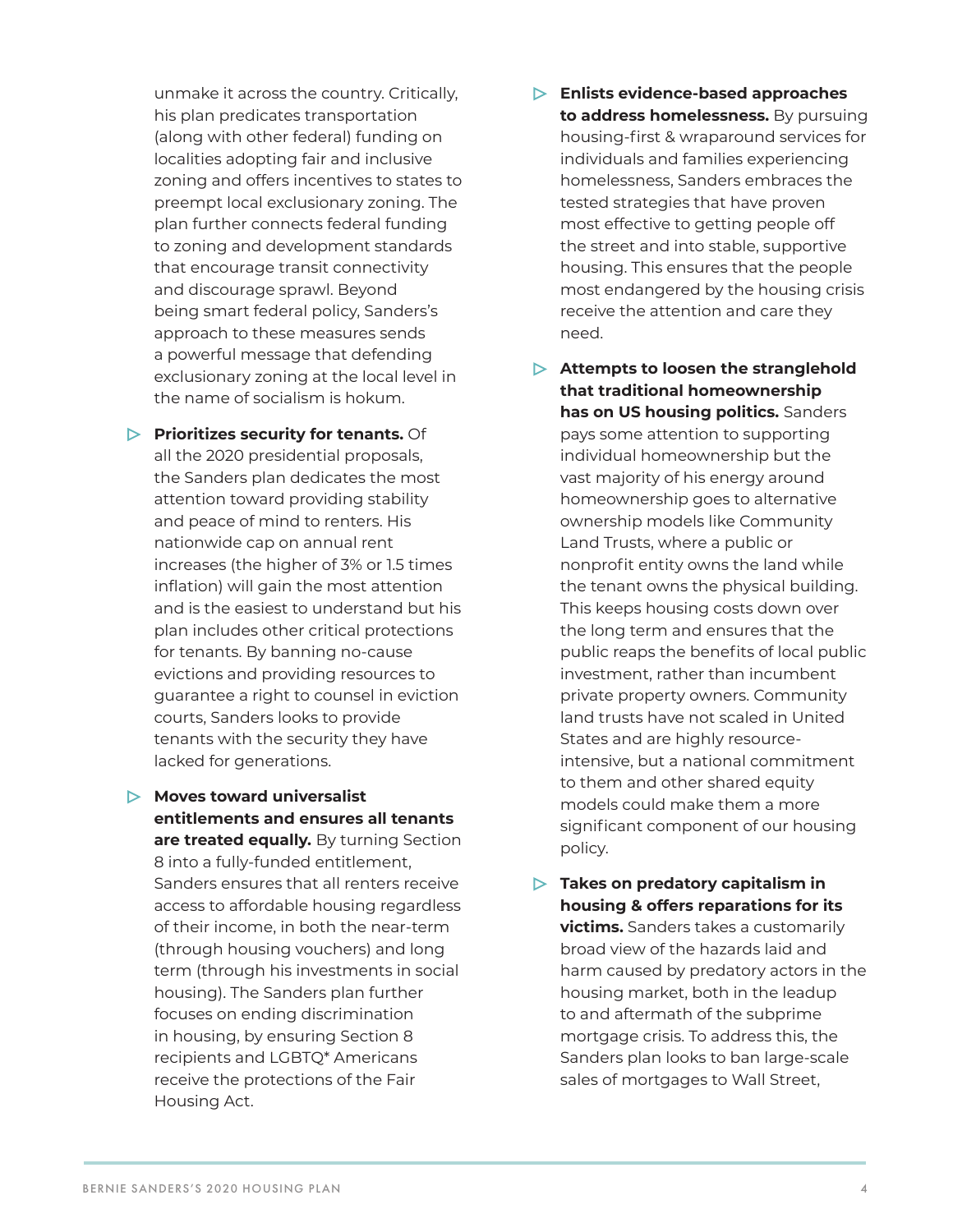<span id="page-4-0"></span>cast sunlight on the practices of large corporate landlords, and provide restorative measures to the Americans who were harmed by predatory lending and other parasitic financial practices.

- **► Casts progressive housing policy as a solution to economic inequality and anxiety in politically powerful ways.** By identifying clear heroes and villains, putting forward easy-to-understand policies, and describing the problem and solutions in simple, moral terms, Sanders creates the conditions for housing to become the popular, mobilizing campaign issue it can be.
	- **Places the blame where it rightly belongs.** Sanders focuses his fire on the main perpetrators of the housing crisis – predatory bankers, greedy landlords, racist policymakers, and affluent property owners – and targets his reforms to restrain their influence and rebalance power toward tenants and other working people.
	- **Balances nuanced policies and stark, simple programs.** More than any other candidate's plan to date, the Sanders housing agenda makes clear whose side he is on – tenants over landlords, people of color and working people over racist, classist NIMBYs, foreclosed families over Wall Street – offering his plan robust rhetorical power. He does this by embracing clear, easily comprehensible policies like nationwide rent control with more intricate reforms like equitable zoning & transit-oriented development.

#### WHAT NFFDS WORK.

- **► Nationwide rent control would benefit from treating new housing somewhat differently.** The nationwide rent control program at the center of the Sander housing plan would provide immense certainty and stability for every incumbent renter in America but risks discouraging new construction, if identically applied to homes new and old. While the infusion of 9.4 million new social homes proposed by Sanders would more than address the current home shortage, the United States is set to grow by 30 million people by 2030, which means the country will continue to need a steady and accelerating stream of new privately-owned homes[.1](#page-5-0) The consequences of discouraging new construction are serious enough to look to mitigate that risk. A simple solution is to treat new construction differently from existing housing. Options for that include either exempting new housing from rent control for its first 15 years of operation, as California and Oregon have recently done, or modestly raising the cap on rent increases for new housing, potentially to 7% or so (which would have the added benefit of still guaranteeing some security to tenants of new buildings).<sup>[2](#page-5-0)[3](#page-5-0)</sup>
- **► There should be a more explicit relationship between spending on new social housing & the Section 8 entitlement.** While the generosity and comprehensiveness of the Sanders plan is one of its greatest assets, it may go further than is necessary in promising to transform Section 8 rental assistance into an entitlement without noting plans to scale down as social housing scales up. While Section 8 is critical to providing affordable housing under the current system, it is fundamentally a subsidy